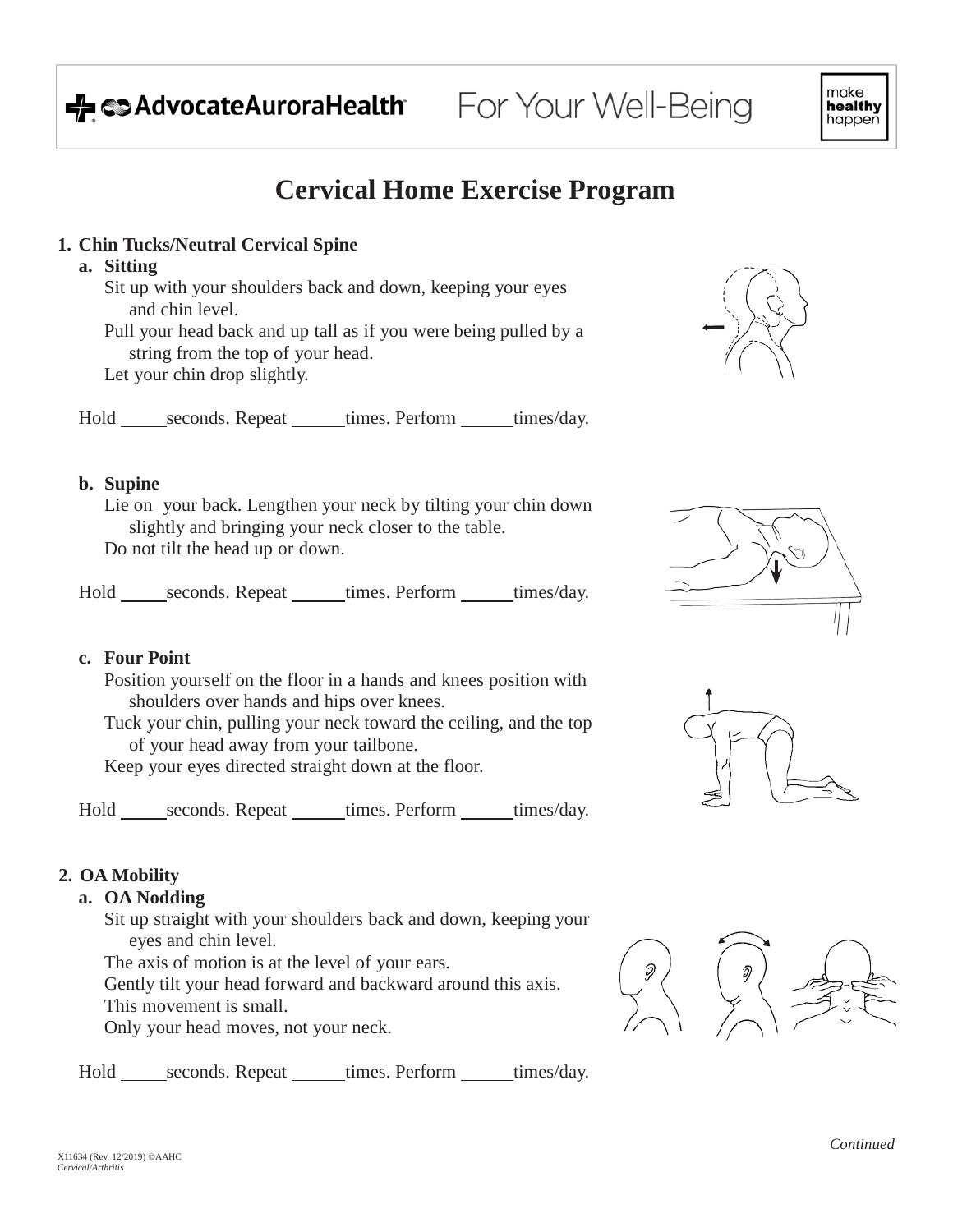#### **b. OA Sidebending**

Sit up straight with your shoulders back and down, keeping your eyes and chin level.

The axis of motion is through your nose.

Gently tilt your head from side to side on this axis.



Hold seconds. Repeat times. Perform times/day.

#### **3. Active Range of Motion**

#### **a. Neck Flexion**

Position your neck in neutral alignment. Slowly curl your head forward, beginning with your chin. Return to the starting position. This can be performed standing, lying on an incline or on your back.

Hold seconds. Repeat times. Perform times/day.

#### **b. Neck Sidebending**

Slowly tilt your head toward one shoulder, then slowly repeat to the opposite side while keeping your face straight ahead.

This can be performed standing, lying on your side, and lying on your back.

Hold seconds. Repeat times. Perform times/day.



#### **c. Neck Extension**

Lie on your stomach with 2 or 3 pillows lengthwise under chest and hips. Lift your head and neck off the table, so that the head is parallel to the

table. Do not lift your head up too far.

This can also be performed on hands and knees.

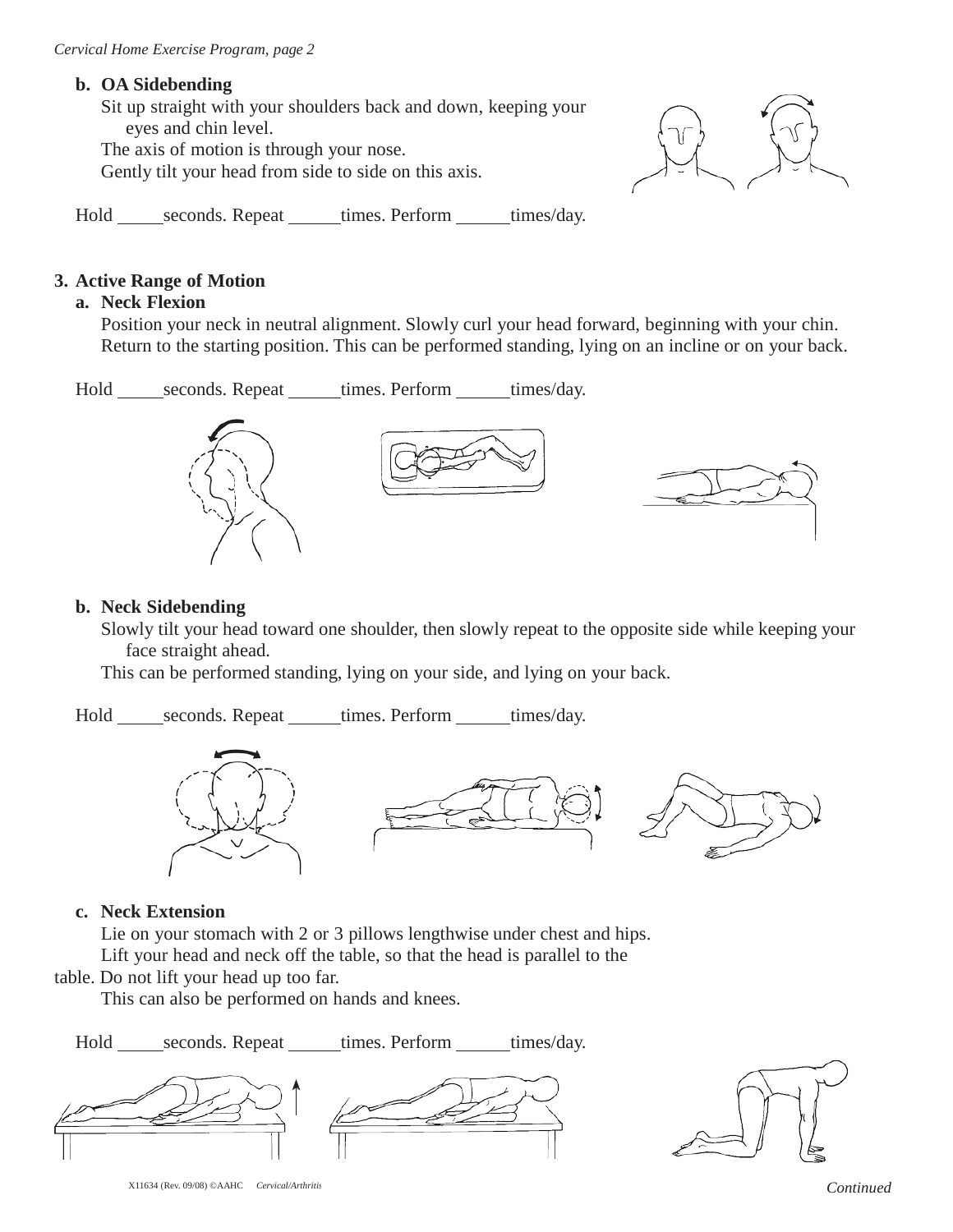## **d. Neck Rotation**

Position your neck in neutral alignment. Slowly turn your head to look over one shoulder, leading with your chin. Slowly repeat to the opposite side. This can also be performed on your back.

Hold seconds. Repeat \_\_\_\_\_\_\_ times. Perform \_\_\_\_\_\_\_\_ times/day.

## **e. Diagonal Patterns**

Sit up straight with your shoulders back and down. Start with your head flexed forward and rotated slightly to the right. Your nose should point toward your right hip. Lift your head up and slightly turn to look over your left shoulder.

Hold seconds. Repeat times. Perform times/day.

- $\Box$  repeat to other side
- $\Box$  add trunk movement as demonstrated by therapist
- $\Box$  add resistance as demonstrated by therapist
- **4. Isometrics: These exercises should be performed with your neck in neutral alignment.**

## **a. Isometric Flexion**

Using light pressure with your fingers against your forehead, resist with your neck muscles to keep your head in the upright position.

Hold seconds. Repeat times. Perform times/day.

## **b. Isometric Extension**

Using light pressure with your fingers against the back of your head, resist with your neck muscles to keep your head in the upright position.

Hold seconds. Repeat times. Perform times/day.

## **c. Isometric Sidebending**

Using light pressure with your fingers against one side of your head (above the ear), resist with your neck muscles to keep your head in the upright position.

Hold seconds. Repeat \_\_\_\_\_\_\_ times. Perform \_\_\_\_\_\_\_ times/day.

## **d. Isometric Rotation**

Using light pressure with your fingers against one side of your forehead, resist turning with your neck muscles to keep your head in the upright position.











Hold seconds. Repeat times. Perform times per day.